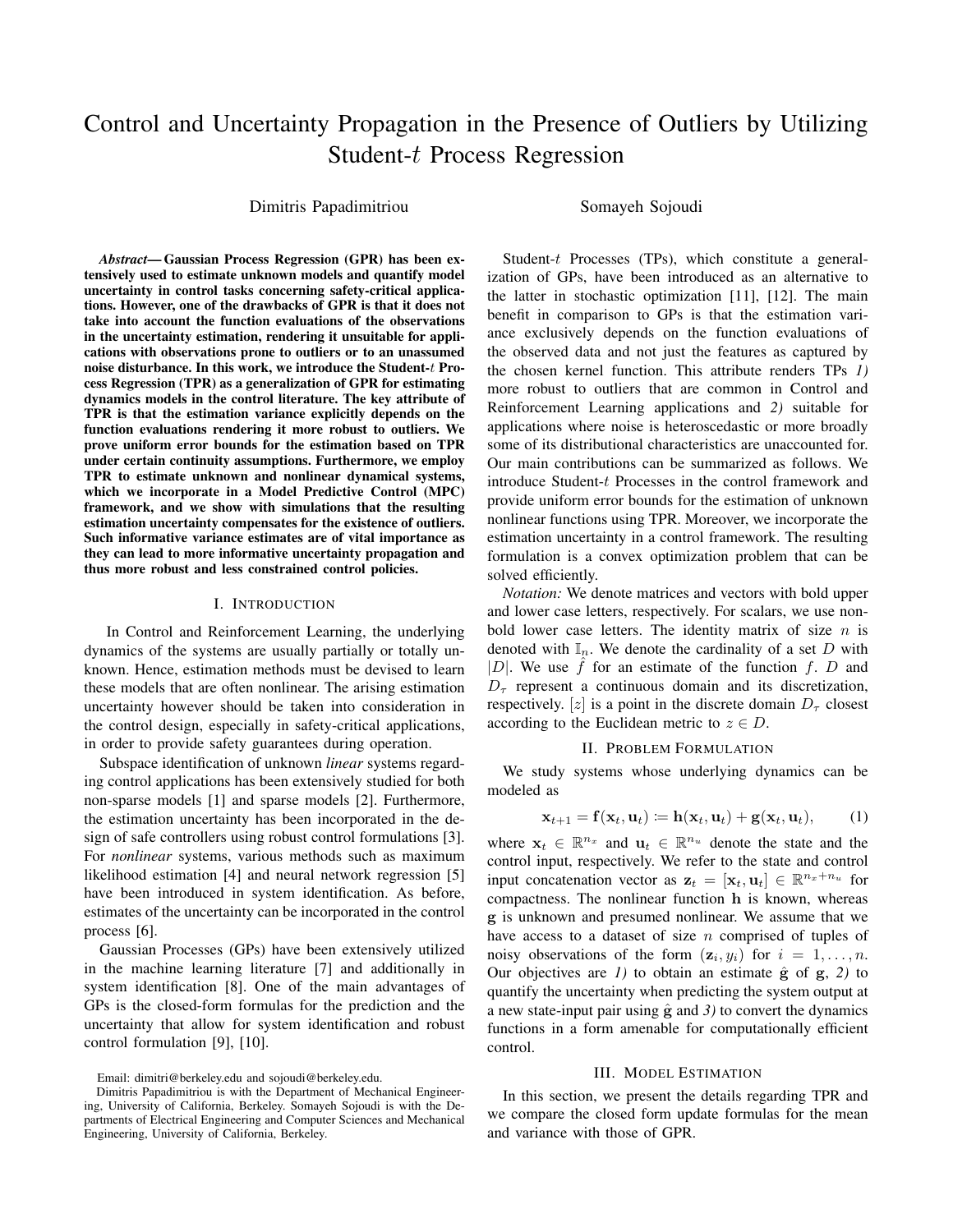## *A. Student-*t *Process Regression*

A Student-t process can be seen as a generalization of Gaussian processes since the Student-t distribution converges to a Gaussian as its degrees of freedom approach infinity. The definition of a Student-t process is given below.

*Definition 3.1:* A function g forms a Student-t Process  $\mathcal{TP}_{\nu}$  in D with mean  $\mu : D \to \mathbb{R}$ , kernel function k:  $D \times D \to \mathbb{R}$  and  $\nu$  degrees of freedom if any finite subset of function evaluations  $g(\mathbf{z}_1), \ldots, g(\mathbf{z}_n)$  with  $\mathbf{z}_i \in \mathbb{D}$  follows a joint multi-variate Student-t distribution with mean  $\mu$  :=  $(\mu(\mathbf{z}_1), \ldots, \mu(\mathbf{z}_n))$ , kernel  $K \in \mathbb{R}^{n \times n}$  with  $K_{i,j} = k(\mathbf{z}_i, \mathbf{z}_j)$ and  $\nu$  degrees of freedom.

Given the similarities between TPs and GPs, it is expected that the two share similar properties. In TPR, we assume that the prior distribution of the unknown function follows a zero mean Student-t distribution with  $\nu$  degrees of freedom

$$
g \sim \mathcal{T}_{\nu}(0, k), \tag{2}
$$

and a kernel function  $k$ . Disregarding momentarily the measurement noise the joint multi-variate distribution of  $n$ measurements and a new query point  $z_*$  is given by

$$
\begin{bmatrix} \mathbf{y} \\ y_* \end{bmatrix} \sim \mathcal{T}_{\nu} \left( \mathbf{0}, \begin{bmatrix} \mathbf{K}(\mathbf{Z}, \mathbf{Z}) & \mathbf{k}(\mathbf{Z}, \mathbf{z}_*) \\ \mathbf{k}(\mathbf{z}_*, \mathbf{Z}) & k(\mathbf{z}_*, \mathbf{z}_*) \end{bmatrix} \right), \tag{3}
$$

where y is a vector of the  $y_i$ s and Z is the data matrix of the zis.

In contrast with GPR, if we assume that measurement noise follows a Student-t distribution with  $\nu$  degrees of freedom, the sum of the unknown model and the measurement noise is no longer guaranteed to follow a Student-t distribution [13]. Hence, to incorporate measurement noise, we follow [11] and add the noise variance on the diagonal of the kernel function in [\(3\)](#page-1-0)

$$
\begin{bmatrix} \mathbf{y} \\ y_* \end{bmatrix} \sim \mathcal{T}_{\nu} \left( \mathbf{0}, \begin{bmatrix} \mathbf{K}(\mathbf{Z}, \mathbf{Z}) + \sigma^2 \mathbb{I}_n & \mathbf{k}(\mathbf{Z}, \mathbf{z}_*) \\ \mathbf{k}(\mathbf{z}_*, \mathbf{Z}) & k(\mathbf{z}_*, \mathbf{z}_*) \end{bmatrix} \right). \tag{4}
$$

It should be noted that under this model, the noise term is uncorrelated but not independent from the function  $q$  [11]. The conditional distribution on a new point given past observations is given by (see [14])

$$
y_* | \mathbf{y}, \mathbf{Z}, \mathbf{z}_* \sim \mathcal{T}_{\nu+n}(\mu_n(\mathbf{z}_*), \sigma_n^2(\mathbf{z}_*)),
$$
 (5)

where

$$
\mu_n(\mathbf{z}_*) = \mathbf{k}(\mathbf{Z}, \mathbf{z}_*) (\mathbf{K}(\mathbf{Z}, \mathbf{Z}) + \sigma^2 \mathbb{I}_n)^{-1} \mathbf{y},
$$
\n(6a)\n
$$
\sigma_n^2(\mathbf{z}_*) =
$$

$$
\phi_n(k(\mathbf{z}_*,\mathbf{z}_*) - \mathbf{k}(\mathbf{Z},\mathbf{z}_*)^T(\mathbf{K}(\mathbf{Z},\mathbf{Z}) + \sigma^2 \mathbb{I}_n)^{-1}\mathbf{k}(\mathbf{Z},\mathbf{z}_*)),
$$
\n(6b)

$$
\phi_n = \frac{\nu + \mathbf{y} \mathbf{K}(\mathbf{Z}, \mathbf{Z})^{-1} \mathbf{y} - 2}{\nu + n - 2},\tag{6c}
$$

and the subscript  $n$  denotes the number of data available to condition on. These update rules differ, from the corresponding GPR rules, only in the  $\phi_n$  term that appears in the posterior variance. This is the key advantage of TPR compared to GPR since the posterior variance of the prediction explicitly depends on the evaluations of the observations y. The quadratic term appearing in  $\phi_n$  quantifies the variability of the measurements. For large values of this term the predictive variance is upscaled. This happens when the measurements vary significantly, increasing the variance and hence leading to more conservative confidence intervals, as will be shown in subsequent sections. On the other hand, if the measurements do not exhibit high variability, the predictive variance is down-scaled leading to "narrower" confidence intervals. Such dependence allows confidence intervals to be more informative in comparison to the ones obtained from GPR.

## IV. STUDENT-t PROCESS REGRESSION MOTIVATION

<span id="page-1-3"></span>Having access to informative confidence intervals is essential, especially for applications in safety-critical control systems. In this section, we will outline two scenaria under which TPR is more beneficial than GPR. Given the "adaptability" of TPR to varying levels of unaccounted noise, it is natural to expect TPR to perform better in the presence of *outliers* and *heteroscedastic* noise.

<span id="page-1-0"></span>A statistical outlier is broadly defined as a sample point that lies abnormally many standard deviations away from the mean of the distribution from which it was most likely sampled [15]. If such outliers appear in the dataset, then we expect the posterior variance of TPR to adapt to their presence via the term [\(6c\)](#page-1-0) appearing in the variance formula. Such anticipation for possible outliers will lead to a higher variance in the estimates rendering the control laws more conservative which would be beneficial in such a case.

In addition to our original theme about statistical outliers, we will also study the scenario with heteroscedastic noise. In the case of heteroscedastic noise, TPR can also have an advantage over GPR since it can "automatically" adjust for the different noise levels. For instance, if the distribution of noise varies throughout the state space, then using a local version of TPR as described in Algorithm [1](#page-3-0) from Section [V-](#page-3-1)[A](#page-3-1) will adjust the variance levels throughout the state space depending on the observed noise levels in the data. GPR methods that adapt to heteroscedastic noise have indeed been proposed in the literature [16], but they generally lead to a higher computational complexity as opposed to TPR whose only additional substantial complexity is the matrix inversion appearing in [\(6c\)](#page-1-0).

#### V. THEORETICAL ANALYSIS

<span id="page-1-1"></span>This section contains the uniform error bounds derived for the mean prediction using TPR. In what follows we assume that the unknown function g has a Lipschitz constant  $L_q$ . This assumption is needed to derive the following uniform error bound theorem.

<span id="page-1-2"></span>*Theorem 5.1:* Assume that we have access to  $n$  noisy measurements. Let  $D = [0, r]^d$ ,  $D_{\tau}$  be a discretization of D of size  $\tau^d$ ,  $N(D, \tau)$  be the covering number of D, and  $\mathcal{K}_n := ||(\mathbf{K}(\mathbf{Z}, \mathbf{Z}) + \sigma^2 \mathbb{I}_n)^{-1}||_2$ . Let  $L_k$  be a Lipschitz constant for the kernel function  $k$  and let the gamma function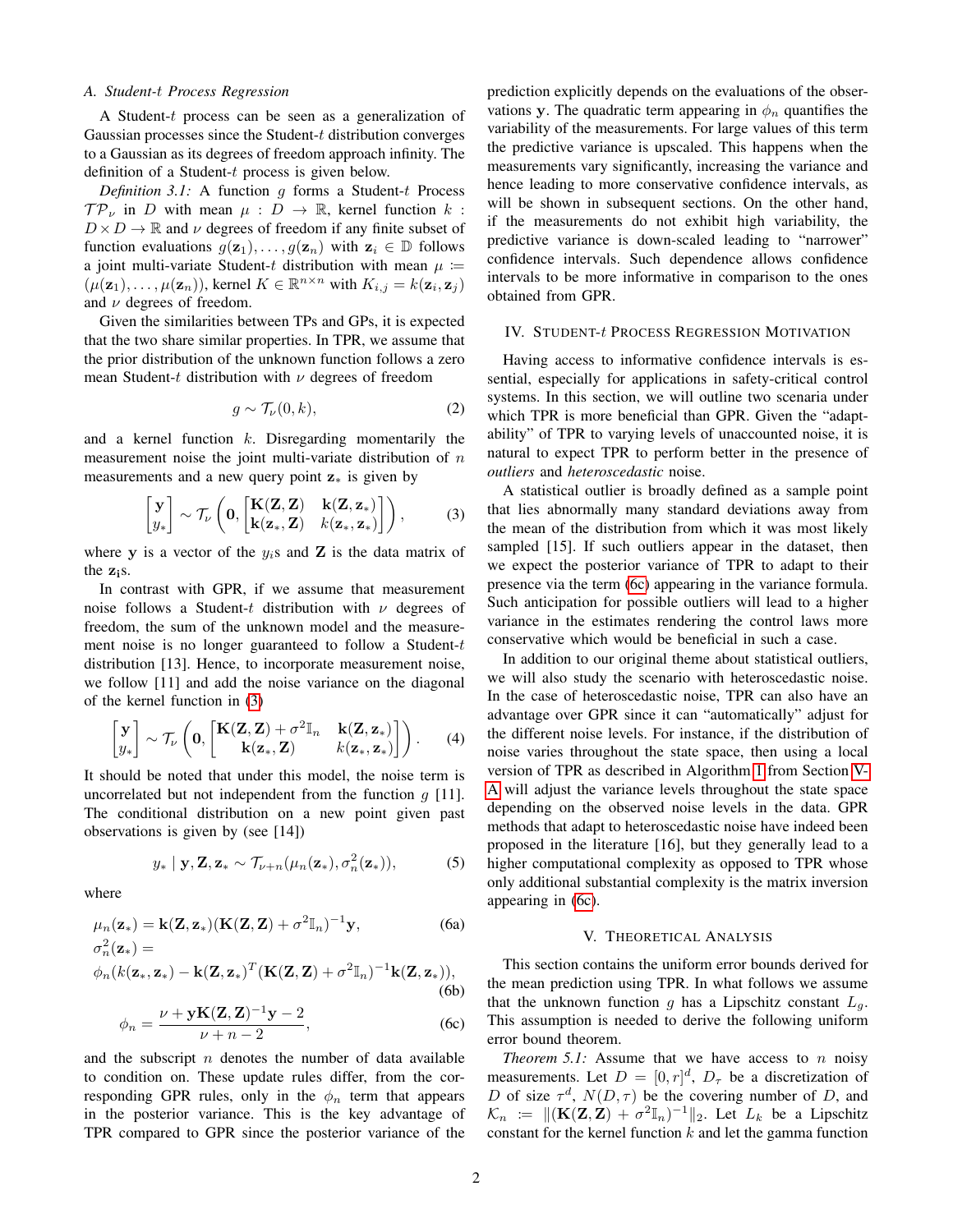be denoted with  $\Gamma(\cdot)$ . Then the following inequality holds for the error when using the rule [\(6a\)](#page-1-1) for prediction

$$
\mathbb{P}\left(|g(\mathbf{z}) - \mu_n(\mathbf{z})| \leq \sqrt[3]{\beta_n} \sigma_n(\mathbf{z}) + \gamma_n(\tau), \ \forall \ \mathbf{z} \in D\right) \geq 1 - \delta
$$

where

$$
\beta_n = \frac{C_\mathcal{T} N(D, \tau)}{\delta},\tag{7a}
$$

$$
C_{\mathcal{T}} = \frac{2\nu\sqrt{(\nu - 2)}\Gamma(\frac{\nu + 1}{2})}{(\nu - 1)^2\sqrt{\pi}\Gamma(\frac{\nu}{2})},\tag{7b}
$$

$$
\gamma_n(\tau) = (L_g + L_k \sqrt{n} ||\alpha||_2)\tau +
$$
\n(7c)

$$
\sqrt[3]{\beta_n}\sqrt{2|\phi_n|nL_k\mathcal{K}_n\max_{\mathbf{z},\mathbf{z}'\in D}k(\mathbf{z},\mathbf{z}')},
$$

$$
\alpha = (\mathbf{K}(\mathbf{Z}, \mathbf{Z}) + \sigma^2 \mathbb{I}_n)^{-1} \mathbf{y}.
$$
\n(7d)

\nTheorem 5.1, we will find the value  $\mathbf{y} = \mathbf{y} \cdot \mathbf{z}$ .

To prove Theorem [5.1](#page-1-2) we will first develop two useful Lemmas.

<span id="page-2-0"></span>*Lemma 5.2:* A random variable  $T$  following a Student- $t$ distribution with mean 0, variance  $(\nu - 2)/\nu$  and  $\nu > 2$ degrees of freedom satisfies the upper tail bound

$$
\mathbb{P}(T > x) \le \frac{C_{\mathcal{T}}}{x^3},
$$

with 
$$
C_{\mathcal{T}} \coloneqq \frac{2\nu \sqrt{(\nu-2)} \Gamma(\frac{\nu+1}{2})}{(\nu-1)^2 \sqrt{\pi} \Gamma(\frac{\nu}{2})}
$$
.  
\n*Proof:* Let  $c \coloneqq \frac{\Gamma(\frac{\nu+1}{2})}{\sqrt{(\nu-2)\pi} \Gamma(\frac{\nu}{2})}$ . One can write

$$
\mathbb{P}(T > x) = \int_{x}^{\infty} \frac{c}{(1 + \frac{t^2}{\nu - 2})^{(\nu + 1)/2}} dt
$$
  
\n
$$
\leq \int_{x}^{\infty} \frac{t}{x} \frac{c}{(1 + \frac{t^2}{\nu - 2})^{(\nu + 1)/2}} dt
$$
  
\n
$$
= \frac{\nu}{\nu - 1} \frac{1}{x} \frac{c}{(1 + \frac{x^2}{\nu - 2})^{(\nu - 1)/2}}
$$
  
\n
$$
\leq \frac{\nu}{\nu - 1} \frac{1}{x} \frac{c}{(1 + (\nu - 1)x^2/(2(\nu - 2)))}
$$
  
\n
$$
\leq \frac{2c\nu(\nu - 2)}{(\nu - 1)^2} \frac{1}{x^3},
$$

where in the first inequality we used the fact that  $t > x$  and in the second one we used Bernoulli's inequality.

It is desirable to develop a bound for the deviation of  $q$ from the posterior mean [\(6a\)](#page-1-1) in a discrete domain space  $D_{\tau}$ . Afterwards, we will extend the result to a general compact space  $D \subset \mathbb{R}^{n_x+n_u}$ .

<span id="page-2-1"></span>*Lemma 5.3:* For the observed data points  $(\mathbf{z}_1, \dots, \mathbf{z}_n)$  and  $(\mathbf{y}_1, \dots, \mathbf{y}_n)$ , we select  $\delta \in (0, 1)$  and let  $\beta_n = \frac{C_{\mathcal{T}} |D_{\mathcal{T}}|}{\delta}$ . For every  $\mathbf{z} \in D_{\tau}$  and  $n \geq 1$ , where  $D_{\tau} \subset \mathbb{R}^{n_x+n_u}$  is a discrete set, the inequality

$$
|g(\mathbf{z}) - \mu_n(\mathbf{z})| \leq \sqrt[3]{\beta_n} \sigma_n(\mathbf{z}),
$$

holds with probability at least  $1 - \delta$ .

*Proof:* For every  $z \in D_{\tau}$ , it follows from Lemma [5.2](#page-2-0) that

$$
\mathbb{P}(|g(\mathbf{z}) - \mu_n(\mathbf{z})| > \sqrt[3]{\beta_n} \sigma_n(\mathbf{z})) \leq \frac{C_{\mathcal{T}}}{\beta_n}.
$$

From the union bound, we conlcude that  $\forall z$ 

$$
\mathbb{P}(|g(\mathbf{z}) - \mu_n(\mathbf{z})| \leq \sqrt[3]{\beta_n} \sigma_n(\mathbf{z}) \geq 1 - \delta.
$$

<span id="page-2-5"></span>*Proof of Theorem [5.1](#page-1-2)*: We generalize Lemma [5.3](#page-2-1) to a continuous space  $D \subset \mathbb{R}^{n_x+n_u}$ . We proceed by bounding the difference in the unknown function  $g(2)$  $g(2)$ , the posterior mean [\(6a\)](#page-1-1) and variance [\(6b\)](#page-1-3) update rules between two points  $z \in D$  and  $z' \in D_{\tau}$  in the continuous and discrete domains, respectively.  $D_{\tau}$  is a discretization of D such that

$$
\max_{\mathbf{z}\in D} \|\mathbf{z} - [\mathbf{z}]\|_2 \le \tau. \tag{8}
$$

<span id="page-2-3"></span><span id="page-2-2"></span>П

<span id="page-2-6"></span>For the smallest discretization for which this bound holds, we obtain  $|D_{\tau}| = N(D, \tau)$  where N denotes the covering number. Starting with  $g$ , and using its Lipschitz assumption along with [\(8\)](#page-2-2) we obtain

$$
|g(\mathbf{z}) - g(\mathbf{z}')| \le L_g \|\mathbf{z} - \mathbf{z}'\|_2 \le L_g \tau.
$$
 (9)

Assuming that the kernel function has a Lipschitz constant  $L_k$ , the mean difference between  $z \in D$  and its projection [z] on  $D_{\tau}$  can be bounded as

$$
|\mu_n(\mathbf{z}) - \mu_n([\mathbf{z}])| \le |k(\mathbf{Z}, \mathbf{z})\alpha - k(\mathbf{Z}, [\mathbf{z}])\alpha|
$$
  
\n
$$
\le L_k \sqrt{n} ||\alpha||_2 ||\mathbf{z} - [\mathbf{z}]||_2
$$
  
\n
$$
\le L_k \sqrt{n} ||\alpha||_2 \tau,
$$
 (10)

by using Cauchy-Schwarz inequality and setting  $\alpha$  =  $(K(Z, Z) + \sigma^2 \mathbb{I}_n)^{-1}$ y. We can bound the variance term as follows

$$
|\sigma_n^2(\mathbf{z}) - \sigma_n^2([\mathbf{z}])|
$$
  
= |\phi\_n k(\mathbf{Z}, [\mathbf{z}])^T (\mathbf{K}(\mathbf{Z}, \mathbf{Z}) + \sigma^2 \mathbb{I}\_n)^{-1}  
× k(\mathbf{Z}, [\mathbf{z}]) - \phi\_n k(\mathbf{Z}, \mathbf{z})^T (\mathbf{K}(\mathbf{Z}, \mathbf{Z}) + \sigma^2 \mathbb{I}\_n)^{-1} k(\mathbf{Z}, \mathbf{z})|  
 $\leq |\phi_n| ||k(\mathbf{Z}, [\mathbf{z}]) + k(\mathbf{Z}, \mathbf{z}) ||_2 ||(\mathbf{K}(\mathbf{Z}, \mathbf{Z}) + \sigma^2 \mathbb{I}_n)^{-1} ||_2$   
×  $||k(\mathbf{Z}, [\mathbf{z}]) - k(\mathbf{Z}, \mathbf{z}) ||_2.$ 

To bound the individual terms, we use the inequali-<br> $\sqrt{Z}$  (1)  $\sqrt{Z}$  (1)  $\sqrt{Z}$  (2)  $\sqrt{Z}$ ties  $||k(\mathbf{Z}, [\mathbf{z}]) + k(\mathbf{Z}, \mathbf{z})||_2 \leq 2\sqrt{n} \max_{\mathbf{z}, \mathbf{z}' \in D} k(\mathbf{z}, \mathbf{z}')$  and  $\frac{\log |\kappa(\mathbf{Z}, [\mathbf{z}]) + \kappa(\mathbf{Z}, \mathbf{z})|_2}{\kappa(\mathbf{Z}, [\mathbf{z}]) - k(\mathbf{Z}, \mathbf{z})|_2} \leq L_k \sqrt{n} ||[\mathbf{z}] - \mathbf{z}'||_2 \leq L_k \sqrt{n} \tau$ . Hence, by letting  $\mathcal{K}_n := ||(\mathbf{K}(\mathbf{Z}, \mathbf{Z}) + \sigma^2 \mathbb{I}_n)^{-1}||_2$  we arrive at

$$
|\sigma_n^2(\mathbf{z}) - \sigma_n^2([\mathbf{z}])| \leq 2|\phi_n| n L_k \mathcal{K}_n \tau \max_{\mathbf{z}, \mathbf{z}' \in D} k(\mathbf{z}, \mathbf{z}').
$$

Using the fact that  $|\sqrt{x} - \sqrt{y}| \le \sqrt{|x - y|}$ , we finally obtain that

$$
|\sigma_n(\mathbf{z}) - \sigma_n([\mathbf{z}])| \leq \sqrt{2|\phi_n| n L_k \mathcal{K}_n \tau \max_{\mathbf{z}, \mathbf{z}' \in D} k(\mathbf{z}, \mathbf{z}')}.
$$
 (11)

Using Lemma [5.3](#page-2-1) along with  $(9)$ ,  $(10)$  and  $(11)$  we obtain that

$$
\mathbb{P}(|g(\mathbf{z}) - \mu_n(\mathbf{z})| \leq \sqrt[3]{\beta_n} \sigma_n(\mathbf{z}) + \gamma_n(\tau), \ \forall \ \mathbf{z} \in D) \geq 1 - \delta
$$

where

<span id="page-2-4"></span>
$$
\beta_n = \frac{C_{\mathcal{T}}N(D,\tau)}{\delta}
$$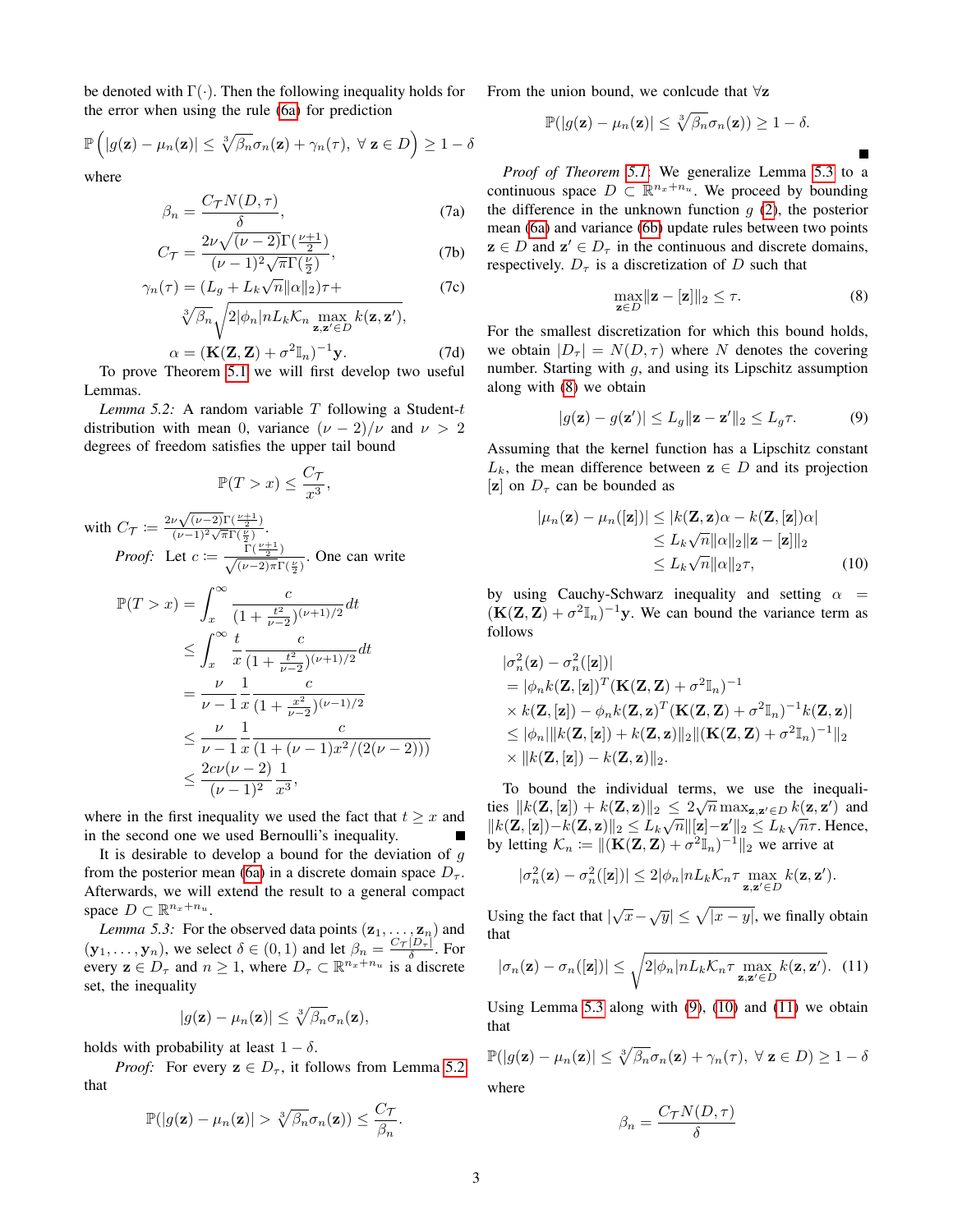and

$$
\gamma_n(\tau) =
$$
  

$$
(L_g + L_k \sqrt{n} ||\alpha||_2) \tau + \sqrt[3]{\beta_n} \sqrt{2 |\phi_n| n L_k \mathcal{K}_n \tau \max_{\mathbf{z}, \mathbf{z}' \in D} k(\mathbf{z}, \mathbf{z}')}.
$$

Theorem [5.1](#page-1-2) allows us to quantify the uncertainty at a new query point z<sup>\*</sup>. As someone would expect though from the heavier tails of the Student- $t$  distribution, this bound is considerably more loose than similar bounds derived for GPR [10]. In the next section, we will present an extension of TPR that uses local information in the domain to reduce computational complexity. This variant of TPR can locally adapt to the presence of outliers or more generally, to varying levels of noise.

## <span id="page-3-1"></span>*A. Local Student-*t *Regression*

The calculation of the posterior of TP suffers form the same computational burden as that of GPR. The main bottleneck consists of the inversion of the Kernel function  $K(Z, Z)$ , which requires  $O(n^3)$  operations. For applications in which data collection happens once before the estimation, the kernel function can be inverted only one time alleviating the computational cost. If, on the other hand data collection takes place online, a new inversion of an increasingly higher dimensional kernel matrix  $K(Z, Z)$  is needed whenever the dataset grows rendering the entire process intractable. This is common especially for applications in dynamic decision making.

Implementation of local estimation methods using GPR has been studied in the literature [17]. We propose the use of local TPR in which only observations in the neighborhood of a query point are taken into consideration in the estimation. More specifically, for each prediction, only the m observations (usually  $n \gg m$ ) closest to the query point are considered, reducing the computational complexity of inverting the kernel matrix to  $O(m^3)$ . Our proposed method is a simplification over the method in [17] that uses different models for different parts of the domain and constructs a weighted average prediction from those individual models.

| <b>Algorithm 1:</b> Local Student-t Process Regression                                                                                                                |
|-----------------------------------------------------------------------------------------------------------------------------------------------------------------------|
| Given query point $\mathbf{z}_* \in \mathbb{R}^{n_x+n_u}$ , <b>Z</b> and m                                                                                            |
| Select m closest points from <b>Z</b> to $z_*$ using $\ell_2$ metric                                                                                                  |
| Construct $\tilde{\mathbf{Z}} \in \mathbb{R}^{n_x+n_u \times m}$ , $\tilde{\mathbf{y}} \in \mathbf{R}^m$ and compute:                                                 |
| $\phi_m=\frac{\nu+\tilde{\mathbf{y}}\mathbf{K}(\tilde{\mathbf{Z}},\tilde{\mathbf{Z}})^{-1}\tilde{\mathbf{y}}-2}{\nu+m-2}$                                             |
| $\mu_m(\mathbf{z}_*) = \mathbf{k}(\mathbf{Z}, \mathbf{z}_*)(\mathbf{K}(\tilde{\mathbf{Z}}, \tilde{\mathbf{Z}}) + \sigma^2 \mathbb{I}_m)^{-1} \mathbf{y}$              |
| $\sigma_m(\mathbf{z}_*) = \phi_m(k(\mathbf{z}_*, \mathbf{z}_*) - \mathbf{k}(\tilde{\mathbf{Z}}, \mathbf{z}_*)^T(\mathbf{K}(\tilde{\mathbf{Z}}, \tilde{\mathbf{Z}}) +$ |
| $\sigma^2 \mathbb{I}_m)^{-1} \mathbf{k}(\mathbf{Z}, \mathbf{z}_*)$                                                                                                    |
| Return $\mu_m(\mathbf{z}_*)$ , $\sigma_m(\mathbf{z}_*)$                                                                                                               |

<span id="page-3-0"></span>The local TPR variant described in Algorithm [1](#page-3-0) has a number of advantages. If outliers appear only in a certain region of the state space, then local TPR would predict conservative confidence intervals only around that region and not throughout the state space. On the contrary, global TPR would return confidence intervals that are scaled up in the entire state space, which would lead to unnecessary conservatism in some parts of the state space.

Furthermore, as mentioned in the motivation section for TPR, homoscedastic noise can be an unrealistic assumption for many real-world applications. As such, a number of approaches that deal with heteroscedastic noise have been proposed in the literature, which for instance are based on maximum *a posteriori* estimation [16] or expectation propagation [18]. Local TPR can be used as another approach to deal with heteroscedastic noise with no significant additional computational complexity.

## <span id="page-3-3"></span>VI. MODEL LINEARIZATION AND UNCERTAINTY PROPAGATION

In this work, we let both the known and unknown dynamics functions be nonlinear. To obtain a formulation conducive for control applications, a linearization of the dynamics functions is helpful. This model linearization leads to an additional error that should be accounted for in the control process.

This section quantifies the error of the linear approximation of the nonlinear system. Regarding model dynamics, the control algorithms implemented in this work require *1)* an estimate of the dynamics of the system over a horizon  $H$ , *2)* linearization of the nonlinear estimates and *3)* uncertainty regions in which the actual model is expected to be due to linearization and estimation errors. The linearization process outlined here is similar to the one in [9].

## *A. Estimation Uncertainty and Linearization Error*

Before generalizing to multiple output dynamics we will focus on single output functions. Using TPR to estimate  $g(\mathbf{z}_t)$  for a particular state-input pair  $\mathbf{z}_t$ , the dynamics function [\(1\)](#page-0-0) now becomes

<span id="page-3-2"></span>
$$
x_{t+1} = \hat{f}(\mathbf{z}_t) := h(\mathbf{z}_t) + \hat{g}(\mathbf{z}_t), \tag{12}
$$

where we substitute in the posterior mean  $\hat{g}(\mathbf{z}) := \mu_n(\mathbf{z})$ as the estimate for  $g(z)$  at a point  $z \in \mathbb{R}^{(n_x+n_u)}$ . This introduces uncertainty in the system due to the variance of the estimator [\(6b\)](#page-1-3). Furthermore, [\(12\)](#page-3-2) is a nonlinear function. In order to linearize it we assume that the gradient of the known function h has a Lipschitz constant  $L_{\nabla_h}$ , whereas the gradient of the posterior mean [\(6a\)](#page-1-1) and the posterior variance [\(6b\)](#page-1-3) have Lipschitz constants  $L_{\nabla_{\mu_n}}$  and  $L_{\sigma_n}$ , respectively. In order to linearize the dynamics around a point  $\mathbf{z}' \in \mathbb{R}^{(n_x+n_u)}$ , we perform Taylor expansion of the known function h and the estimated function  $\hat{g}$  around  $\mathbf{z}'$ . The linearized estimated function, denoted with  $f$ , is then given by

<span id="page-3-4"></span>
$$
\tilde{f}(\mathbf{z}) \coloneqq h(\mathbf{z}') + \mathbf{J}_h(\mathbf{z} - \mathbf{z}') + \hat{g}(\mathbf{z}') + \mathbf{J}_{\hat{g}}(\mathbf{z} - \mathbf{z}'), \quad (13)
$$

where  $\mathbf{J}_h = [\mathbf{J}_{h,x}, \mathbf{J}_{h,u}] \in \mathbb{R}^{n_x \times (n_x + n_u)}$  and  $\mathbf{J}_{\hat{g}} =$  $[\mathbf{J}_{\hat{g},x}, \mathbf{J}_{\hat{g},u}] \in \mathbb{R}^{n_x \times (n_x + n_u)}$  are the Jacobians of  $h$  and  $\hat{g}$ , respectively, evaluated at  $z'_{t}$ . We can bound the model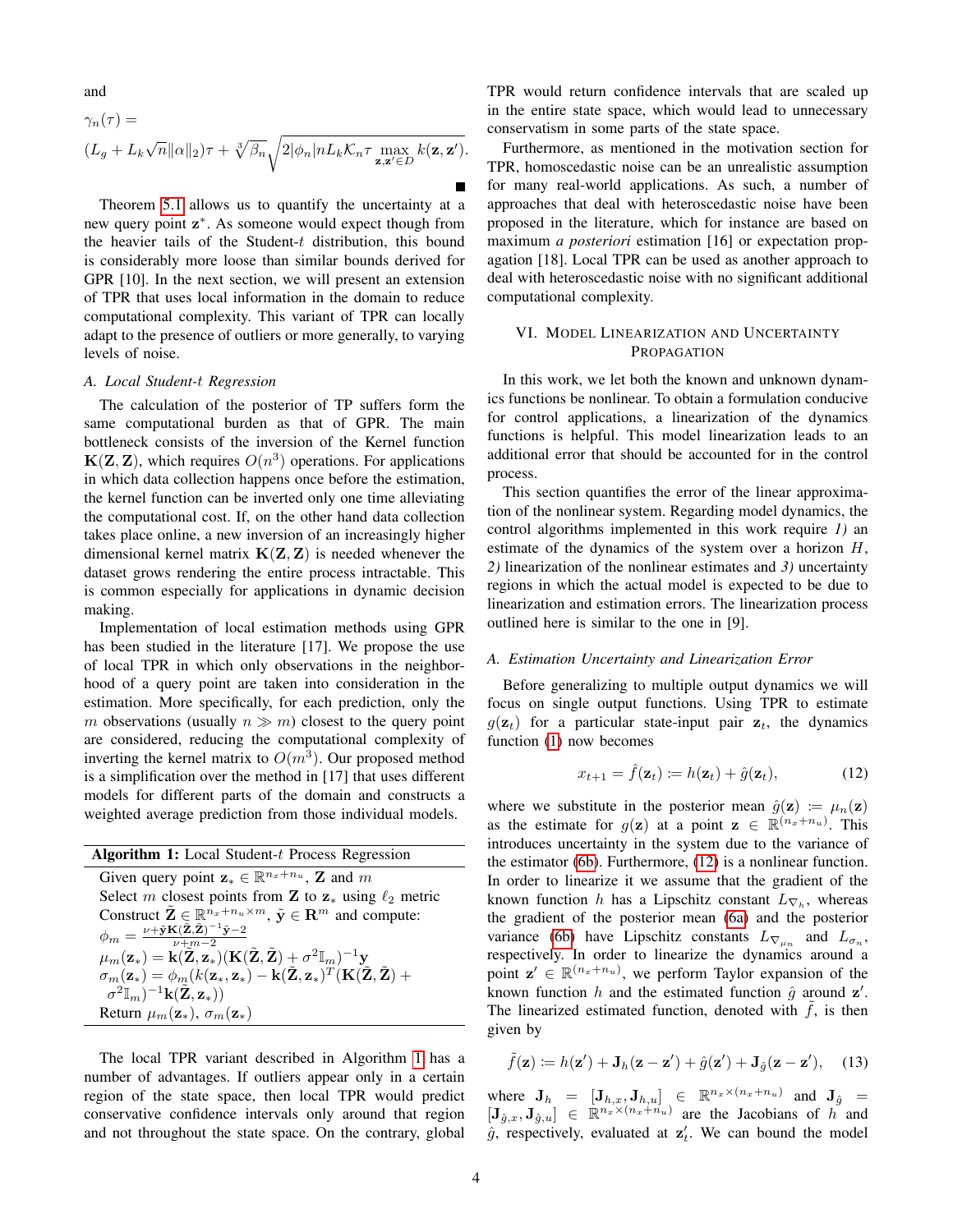approximation error using the Lagrangian remainder theorem as

$$
|\tilde{f}(\mathbf{z}) - \hat{f}(\mathbf{z})| \le \frac{1}{2} (L_{\nabla_h} + L_{\nabla_{\mu_n}}) \|\mathbf{z} - \mathbf{z}'\|_2^2. \tag{14}
$$

Using the bound from Theorem [5.1,](#page-1-2) we can bound the output of  $f$  from the original dynamics function  $f$  by using a Lipschitz continuity argument for  $\sigma$  as follows

$$
|f(\mathbf{z}) - \tilde{f}(\mathbf{z})| \le \frac{1}{2} (L_{\nabla_h} + L_{\nabla_{\mu_n}}) \|\mathbf{z} - \mathbf{z}'\|_2^2 +
$$
  

$$
\sqrt[3]{\beta_n} (\sigma_n(\mathbf{z}) + L_{\sigma_n} \|\mathbf{z} - \mathbf{z}'\|_2) + \gamma_n(\tau). \quad (15)
$$

For  $z \in \mathcal{Z}$ , where  $\mathcal Z$  denotes a generic state-action space, the error in [\(15\)](#page-4-0) can be upper-bounded by

$$
|f(\mathbf{z}) - \tilde{f}(\mathbf{z})| \leq \sqrt[3]{\beta_n} \sigma_n(\mathbf{z}) + \left(\frac{L_{\nabla_h} + L_{\nabla_{\mu_n}}}{2}\right) d_{max}(\mathbf{z}')^2 +
$$

$$
\sqrt[3]{\beta_n} L_{\sigma_n} d_{max}(\mathbf{z}') + \gamma_n(\tau), \qquad (16)
$$

where  $d_{max}(\mathbf{z}') = \sup_{\mathbf{z} \in \mathcal{Z}} ||\mathbf{z} - \mathbf{z}'||_2$ . Clearly, since  $\mathbf{z} =$ [**x**, **u**], we can decompose  $d_{max}(\mathbf{z}')$  as  $d_{max}(\mathbf{x}') + d_{max}(\mathbf{u}')$ . The Lipschitz constants appearing in [\(16\)](#page-4-1) can be estimated since all the functions involved are known.

## *B. Uncertainty Propagation*

The above subsection quantified the uncertainty due to model estimation and linearization. Given a state  $z_t$ , by applying  $f$  each coordinate of the system transitions inside the region specified by

$$
f_i(\mathbf{z}) \in \tilde{f}_i(\mathbf{z}) \pm \sqrt[3]{\beta_n} \sigma_n(\mathbf{z}) + \left(\frac{L_{\nabla_h} + L_{\nabla_{\mu_n}}}{2}\right) d_{max}(\mathbf{z}')^2 + \sqrt[3]{\beta_n} L_{\sigma_n} d_{max}(\mathbf{z}') + \gamma_n(\tau), \qquad (17)
$$

where  $i = 1, \ldots, n_x$ . In the general case of a multi-output function  $f$ , we model each coordinate with an independent TP. The above uncertainty set for coordinate  $i$  is an interval in R.

<span id="page-4-4"></span>*Lemma 6.1:* Let  $n_x > 1$  and each component  $g_i(z)$ ,  $i =$  $1, \ldots, n_x$  of  $g(z)$  be modeled with an independent Studentt process. The error of the multi-output function  $g(z)$  with posterior mean vector  $\boldsymbol{\mu}_n := [\mu_{n,1}(\mathbf{z}), \dots, \mu_{n,n_x}(\mathbf{z})]^T$  and posterior variances  $[\sigma_{n,1}(z), \ldots, \sigma_{n,n_x}(z)]$  can be upper bounded by

$$
\mathbb{P}(|g(\mathbf{z}) - \boldsymbol{\mu}_n(\mathbf{z})| \leq \sqrt[3]{\beta_n} \sigma_n(\mathbf{z}) + \gamma_n(\tau), \ \forall \ \mathbf{z} \in D)
$$
  
\n
$$
\geq (1 - \delta)^{n_x}. \quad (18)
$$

*Proof:* The result follows from Theorem [5.1](#page-1-2) and the independence of the Student-t processes for each coordinate by considering the intersection of the following events

$$
\mathbb{P}(|g(\mathbf{z}) - \boldsymbol{\mu}_n(\mathbf{z})| \leq \sqrt[3]{\beta_n} \sigma_n(\mathbf{z}) + \gamma_n(\tau), \ \forall \ \mathbf{z} \in D) =
$$
\n
$$
\prod_{i=1}^{n_x} \mathbb{P}(|g_i(\mathbf{z}) - \boldsymbol{\mu}_{n,i}(\mathbf{z})| \leq \sqrt[3]{\beta_n} \sigma_{n,i}(\mathbf{z}) + \gamma_n(\tau), \ \forall \ \mathbf{z} \in D)
$$
\n
$$
\geq (1 - \delta)^{n_x}.
$$

Generalizing simultaneously to all coordinates, we obtain an uncertainty set that now belongs to  $\mathbb{R}^{n_x}$ . We can rewrite [\(17\)](#page-4-2) as

$$
\mathbf{f}(\mathbf{z}) \in \tilde{\mathbf{f}}(\mathbf{z}) \oplus \mathcal{E}(\mathbf{z}) \subset \mathbb{R}^{n_x},\tag{19}
$$

<span id="page-4-0"></span>where now the set  $\mathcal{E}(z)$  contains the deviation from the nominal system  $f(z)$  in each coordinate. For finite-horizon control tasks, we are interested in the propagation of the uncertainty sets throughout the horizon. In this subsection, we study the propagation of uncertainty when the estimated dynamics function is applied repeatedly to obtain a trajectory of horizon  $H$ . This is key for the MPC formulation as the uncertainty of the dynamics should be taken into account at every time step of the MPC horizon  $H$ . At each time step  $t = 1, \ldots, H$ , we recursively define the uncertainty set at time  $t$  as

<span id="page-4-3"></span>
$$
\mathcal{E}_t = \tilde{\mathbf{f}}(\mathcal{E}_{t-1}) \oplus \mathcal{E}(\mathcal{E}_{t-1}), \tag{20}
$$

<span id="page-4-1"></span>with  $\mathcal{E}_0$  containing only the current state of the system.

<span id="page-4-2"></span>The expression in [\(20\)](#page-4-3) allows us to propagate the system uncertainty to the end of the task horizon. Assume that the system starts at the known state  $x_0$  and that we aim to linearize the system in  $(12)$  over a horizon H around a trajectory  $x'_0, u'_0, x'_1, u'_1, ..., x'_{H-1}, u'_{H-1}$ . Using [\(20\)](#page-4-3), we can propagate the uncertainty sets until the end of the horizon H. Initially,  $\mathcal{E}_0 = [\mathbf{x}_0] := [\mathbf{x}'_0]$  as there is no uncertainty about the starting state of the system. The only unknown is the control input  $\mathbf{u}_0$ , which we assume is constrained within a set  $U_0$  that is centered around the linearization point  $\mathbf{u}'_0$ . The same assumption is made for all  $\mathbf{u}_i$ ,  $\mathcal{U}_i$ ,  $i = 1, \ldots, H - 1$ . Hence, the confidence set  $\mathcal{E}_1$  in which we can expect the system to be at the next time step with high probability is given by [\(17\)](#page-4-2) for which  $d_{max}(\mathbf{z}'_0) = \sup_{\mathbf{u} \in \mathcal{U}_0} \|\mathbf{u} - \mathbf{u}'_0\|_2^2$  with  $\mathbf{u}'_0 = \mathbf{0}$ . At the next time step, the fact that the linearization state  $x'_1$  is fixed allows us to compute  $d_{max}(\mathbf{z}'_1) = d_{max}(\mathbf{x}'_1) + d_{max}(\mathbf{u}'_1)$ , which is needed to propagate the confidence set  $\mathcal{E}_1$  to the next time step  $\mathcal{E}_2$ . For the maximum distance from the control linearization point, the same logic applies as before,  $d_{max}(\mathbf{u}'_1) = \sup_{\mathbf{u} \in \mathcal{U}_1} ||\mathbf{u} - \mathbf{u}'_1||_2^2$ . To compute  $d_{max}(\mathbf{x}'_1)$ , we constrain the system to lie within a set  $\mathcal{X}_1$  that is centered around  $x'_1$ . The choice of that set is made by balancing the conservativeness and the feasibility of the controller. The same process is repeated throughout the horizon  $H$  using each time  $\mathbf{u}'_i = \mathbf{0}$ . The only thing left is to define the sequence of states  $x'_1, \ldots, x'_{H-1}$  on which the system will be linearized. For that we propose using the time-shifted open-loop trajectory of the previous time step solution of a receding horizon control problem [\(21\)](#page-5-0).

<span id="page-4-5"></span>*Proposition 6.2:* Let H denote the horizon of a trajectory and suppose that the assumptions of Theorem [5.1](#page-1-2) hold. By using [\(20\)](#page-4-3) to propagate the uncertainty sets along a trajectory  $x_1, \ldots, x_H$  obtained by applying the inputs  $u_1, \ldots, u_{H-1}$ , the realized state of the system  $x_t$  lies inside  $\mathcal{E}_t$  for all  $t =$  $1, \ldots, H$  with probability at least  $(1 - \delta)^{n_x}$ .

*Proof:* This follows from the uniform error bound in Lemma [6.1](#page-4-4) and the propagation rule [\(20\)](#page-4-3).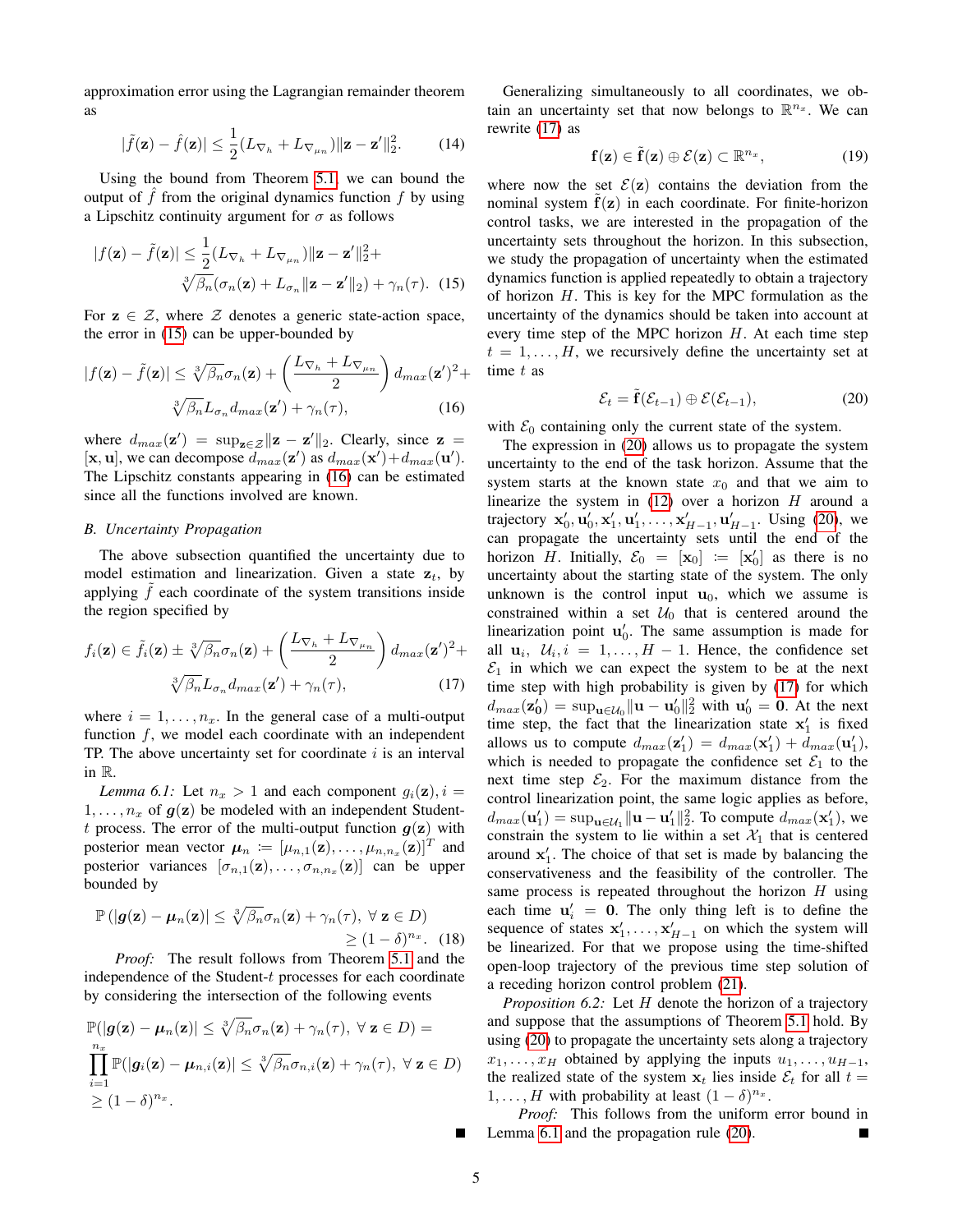## *C. Control Policy*

We can now combine and incorporate the estimated dynamics from Section [III](#page-0-1) and the linearization and uncertainty propagation from Section [VI](#page-3-3) to design a control policy that completes a specific task with high probability. We will synthesize such a control policy  $\pi$  using an MPC formulation of horizon  $H_t$  for a task with duration N. More specifically, at time step  $t$  we solve the following convex optimization problem

<span id="page-5-0"></span>
$$
J^*(\mathbf{x}_t, H_t) = \min_{\mathbf{u}_{t|t},\ldots,\mathbf{u}_{t+H_t-1|t}} J(\bar{\mathbf{x}}_{t|t},\ldots,\bar{\mathbf{x}}_{t+H_t|t},\mathbf{u}_{t|t},\ldots,\mathbf{u}_{t+H_t-1|t})
$$

$$
\text{s.t.} \qquad \bar{\mathbf{x}}_{t|t} - \mathbf{x}_t \in \mathcal{E}_{t|t}, \mathbf{u}_{k|t} \in \mathcal{U}_{k|t} \tag{21a}
$$

$$
\bar{\mathbf{x}}_{k+1|t} = \tilde{\mathbf{f}}_{k|t}(\bar{\mathbf{x}}_{k|t}, \mathbf{u}_{k|t})
$$
 (21b)

$$
\bar{\mathbf{x}}_{k|t} \in \mathcal{X}_{k|t} \ominus \mathcal{E}_{k|t} \tag{21c}
$$

$$
\forall k = t, \dots, t + H_t - 1 \tag{21d}
$$

$$
\bar{\mathbf{x}}_{t+H_t|t} \in \mathcal{O} \ominus \mathcal{E}_{t+H_t|t},\tag{21e}
$$

where the subscript  $t + k|t$  denotes the kth state when the input sequence  $[u_{t|t},...,u_{t+k|t}]$  is applied on system [\(21b\)](#page-5-1). The objective  $J$  is a convex cost function associated with a particular task,  $\mathcal{E}_{t|t} = [\mathbf{x}_t], \mathcal{X}_{k|t}$  and  $\mathcal{U}_{k|t}, k = t+1, \ldots, t+1$  $H_t$  − 1 denote the state and input constraint sets and the linearized estimation of the dynamics function  $\tilde{\mathbf{f}}_{k|t}$  is given by  $(13)$ . For each k this function is linearized around the time-shifted open-loop trajectory obtained at time  $t - 1$ . We denote with  $\bar{x}$  the nominal state of the system that excludes the disturbance. For generality, we allow the state  $\mathcal{X}_{k|t}$  and input  $\mathcal{U}_{k|t}$  constraint sets to be time dependent. Given the solution to  $(21)$ , the MPC policy at time step t is

$$
\mathbf{u}_t = \pi(\mathbf{x}_t) = \mathbf{u}_{t|t}^*,\tag{22}
$$

which is used to propagate the system to the next state. In the same manner, at the next time step  $t + 1$  we obtain a policy  $\pi(\mathbf{x}_{t+1})$  by solving [\(21\)](#page-5-0) again for the new measured state  $x_{t+1}$ . The whole process is repeated until the goal set  $\mathcal O$  is reached.

The optimization problem [\(21\)](#page-5-0) is a convex optimization problem that can be solved efficiently. However, the problem may become infeasible at some time step, if for instance constraint [\(21c\)](#page-5-2) results in an empty set. In this case, we employ a shrinking horizon strategy, outlined in Algorithm [2,](#page-5-3) that drives the system towards the goal set  $\mathcal O$  with high probability.

To obtain an optimal policy for the system, we need to assume the existence of an optimal trajectory at the beginning of the task. This is required since the problem [\(21\)](#page-5-0) can be infeasible at the first time step otherwise.

*Assumption 6.3:* We are initially given a feasible trajectory that can drive the system from a starting state  $x<sub>s</sub>$  to the goal set O.

Given this assumption, Algorithm [2](#page-5-3) will drive the system to the terminal set  $O$  with high probability.

*Theorem 6.4:* Given  $\beta_n$  and  $\gamma_n$  as in [\(7a\)](#page-2-5) and [\(7c\)](#page-2-6), the control policy  $\pi$  in [\(22\)](#page-5-4) obtained from Algorithm [2](#page-5-3) drives the system to the terminal set  $\mathcal O$  with high probability.

## Algorithm 2: Shrinking Horizon Control

Given  $x_t$ ,  $H_t$ , optimal trajectory at the previous time step  $\bar{\mathbf{x}}_{k|t-1}^*$ ,  $k = t, \ldots, t + H_t$ if  $J_t^*(\mathbf{x}_t, H_t)$  *feasible* then Set  $H_{t+1} = H_t$ 

Let 
$$
\mathbf{u}_{t|t}^*, \dots, \mathbf{u}_{t+H_t-1}^* = \arg \min J_t^*(\mathbf{x}_t, H_t)
$$
  
\nelse  
\nSet  $\mathcal{E}_{k|t} = \mathcal{E}_{k|t-1}, \mathcal{X}_{k|t} = \mathcal{X}_{k|t-1}, \tilde{\mathbf{f}}_{k|t} = \tilde{\mathbf{f}}_{k|t-1} \forall k$   
\nSolve  $J_t^*(\mathbf{x}_t, H_t - 1)$   
\nSet  $H_{t+1} = H_t - 1$   
\nLet  $\mathbf{u}_{t|t}^*, \dots, \mathbf{u}_{t+H_t-2}^* = \arg \min J_t^*(\mathbf{x}_t, H_t - 1)$   
\nend  
\nReturn  $H_{t+1}, \mathbf{u}_{k|t}^*, k = t, \dots, t + H_t - 1$ 

<span id="page-5-2"></span><span id="page-5-1"></span>*Proof:* The theorem can be proved by induction. Assume that at time  $t$  the finite-time optimal control problem solved by Algorithm [2](#page-5-3) is feasible and let  $[\mathbf{u}_{t|t}^*, \ldots, \mathbf{u}_{t+H_t-1|t}^*]$  and  $[\bar{\mathbf{x}}_{t|t}^*, \ldots, \bar{\mathbf{x}}_{t+H_t|t}^*]$  be the optimal input and nominal state sequences. Notice that if

<span id="page-5-5"></span><span id="page-5-3"></span>
$$
\mathbf{x}_{t+1} - \bar{\mathbf{x}}_{t+1|t}^* \in \mathcal{E}_{1|t},\tag{23}
$$

then at the next time step  $t + 1$ , we have that the shifted input and nominal state sequences  $[\mathbf{u}_{t+1|t}^*, \dots, \mathbf{u}_{t+H_t-1|t}^*]$ and  $[\bar{\mathbf{x}}_{t+1|t}^*, \ldots, \bar{\mathbf{x}}_{t+H_t|t}^*]$  are feasible for problem [\(21\)](#page-5-0) with the prediction horizon  $H_t-1$  and for  $\mathcal{E}_{k|t+1} = \mathcal{E}_{k|t}, \mathcal{X}_{k|t+1} =$  $\mathcal{X}_{k|t}$  and  $\tilde{\mathbf{f}}_{k|t+1} = \tilde{\mathbf{f}}_{k|t}$ , for  $k = t+1, \ldots, t+H_t-1$ . From Proposition [6.2,](#page-4-5) we have that [\(23\)](#page-5-5) holds with probability  $(1 - \delta)^{n_x}$ , and therefore problem  $J_t^*(\mathbf{x}_{t+1}, H_t - 1)$  from Algorithm [2](#page-5-3) is feasible with probability  $(1 - \delta)^{n_x}$ . Then at time  $t + 1$ , Algorithm [2](#page-5-3) returns a feasible sequence of input actions with probability  $(1 - \delta)^{n_x}$ .

<span id="page-5-4"></span>So far we have shown that if at time  $t$  Algorithm [2](#page-5-3) returns a feasible sequence of inputs, then at time  $t+1$  Algorithm [2](#page-5-3) is feasible with high probability. By assumption, we have that at time  $t = 0$  Problem [\(21\)](#page-5-0) is feasible for  $H_0 = H$ . Therefore, we conclude by induction that for a control task of length N, Algorithm [2](#page-5-3) returns a feasible control sequence for all  $t \in \{0, N\}$  with high probability.  $\blacksquare$ 

#### VII. SIMULATIONS

In this section, we provide simulations that showcase circumstances under which using TPR is preferred to GPR. Although this work focuses on measurements polluted with outliers, we will further provide results for the case of heteroscedastic measurement noise. To evaluate the quality of the confidence intervals between the two methods, we offer a simple control simulation for a one-dimensional problem. More specifically, the system dynamics function is

$$
x_{t+1} = g(x_t, u_t) = \sqrt[3]{x_t} + u_t,
$$

where  $x_t, u_t \in \mathbb{R}$  and the known model h is zero. We collect a dataset of noisy transitions of size  $n = 200$ by applying uniformly random control inputs at randomly chosen states. The goal of the task is to steer the system from the starting state  $x_s = 5$  to goal state  $x_f = -1$  by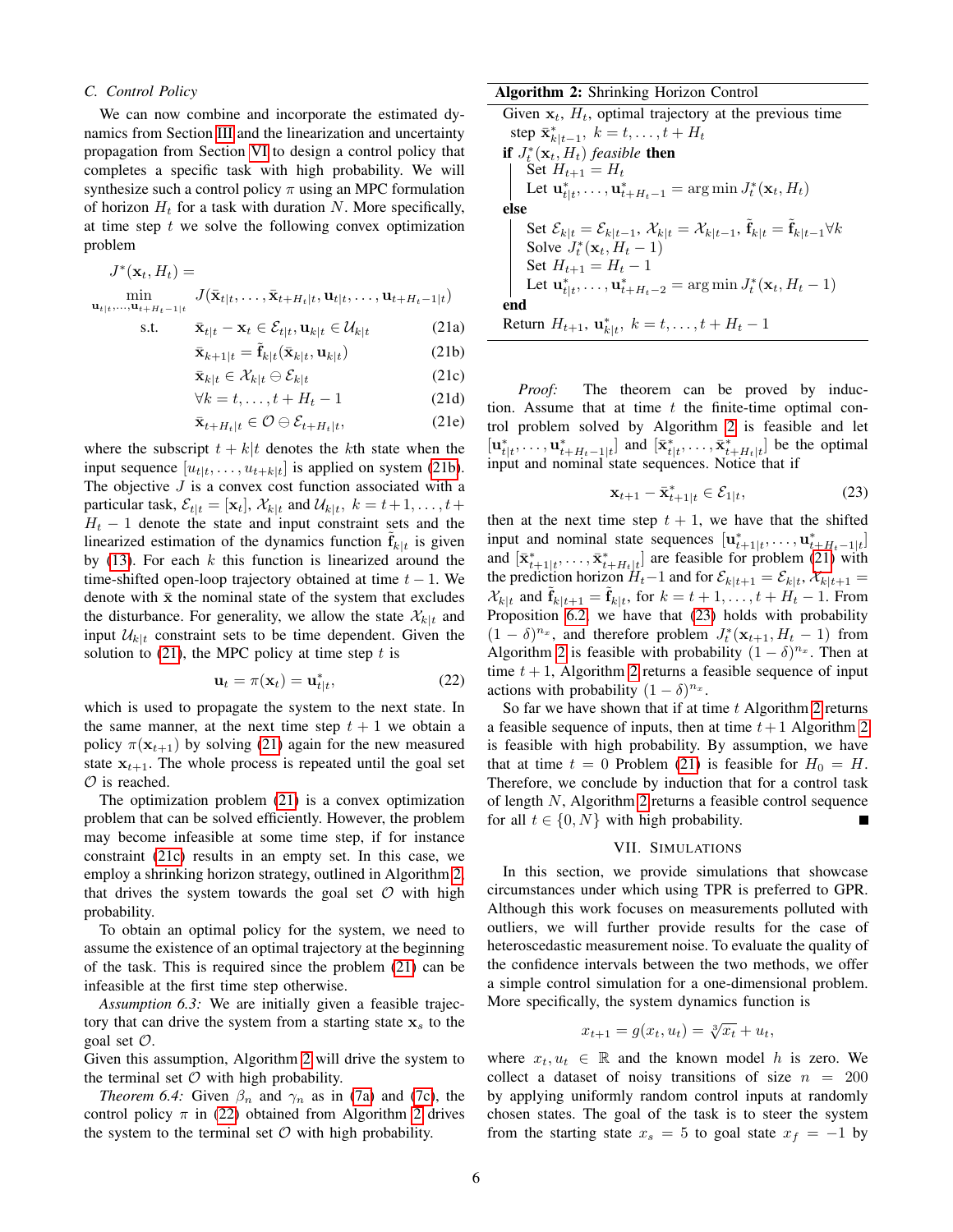solving [\(21\)](#page-5-0) with a horizon  $H_0 = 4$  and  $N = 6$ . We will focus in showcasing the accuracy of the confidence intervals and not the performance of Algorithm [2.](#page-5-3) Thus we will be removing constraint [\(21c\)](#page-5-2) from the optimization problem. The control input and state constraint sets are  $\mathcal{U}_{k|t} = [-1, 1]$ and  $\mathcal{X}_{k|t} = [\bar{x}_{k|t-1} - 1, \bar{x}_{k|t-1} + 1], k = t, \ldots, t + H_t - 1$ , while  $\mathcal{O} = [\bar{x}_f - 1, \bar{x}_f + 1]$ . The cost function is a quadratic function with  $Q = 1$  and  $R = 5$ . Theoretical estimation of the quantities appearing in the uniform error bound in Theorem [5.1](#page-1-2) will lead to an excessive overestimation of the confidence sets. For that reason, and in order to have a more direct comparison to GPR, we follow [19] in which the authors set  $\beta_n = 2$  and we set  $\sqrt[3]{\beta_n} = 2$  and  $\gamma_n(\tau) = 0$ . The kernel function  $k$  is the squared exponential kernel. The Lipschitz constants are set to  $L_{\nabla\mu} = L_{\sigma} = 0.1$  and the degrees of freedom are  $\nu = 5$ . The comparison between TPR and GPR is done in two ways. First, by providing plots of the confidence sets  $\mathcal{E}_{2|1}, \mathcal{E}_{3|2}, \ldots$  to visually inspect the uncertainty sets. Second, for each of the cases studied below we carry out 10 simulations of the task, each time with a newly generated dataset, and measure the number of times the uncertainty sets failed to include the actual system  $x_{t+1|t} \notin \mathcal{E}_{t+1|t}$  for  $t = 1, \ldots, N$ .

## *A. Outliers*

In the case of outliers, we assume that the system can potentially experience abnormal noise levels that lie in the excess of 3 standard deviations away from the unpolluted data. In this scenario we restrict the presence of outlier data points only in the region  $[-1, 1]$  to further emphasize the importance of local models. The unpolluted observations are assumed to have an observation noise that follows a normal distribution  $w_t$  ∼  $\mathcal{N}(0, 1)$ . Although outliers are relatively infrequent in datasets, we pollute our datasets with up to 20% outlying data points for exposition purposes.

<span id="page-6-0"></span>

Fig. 1: Confidence intervals  $\mathcal{E}_{t+1|t}$  using *global* models. Blue and red dots designate the ordinary data and the outliers, respectively.

In Figures [1](#page-6-0) and [2,](#page-6-1) we plot the uncertainty sets  $\mathcal{E}_{2|1}, \mathcal{E}_{3|2}, \ldots$  that we obtain from the closed-loop solution for the cases of global and local estimations respectively.

Note that the closed loop trajectories coincide, as the update rule [\(6a\)](#page-1-1) is the same for both methods. The difference between the two methods lies in the confidence sets plotted with the error bars. These examples clearly demonstrate the benefits of TPR in comparison to GPR. In the global estimation case GPR returns uncertainty sets that are relatively uniform along the domain as the outliers do not affect the posterior variance. On the other hand, the uncertainty sets in TPR are scaled up due to the magnitude of the outliers. However, if outliers are present only in certain regions of the state space, then TPR will tend to predict scaled up uncertainty sets even for the regions that do not exhibit outliers.

To alleviate this issue we propose using the local variant of TPR with  $m = 10$  so that local uncertainty cannot mitigate throughout the state space. Figure [2](#page-6-1) shows that local GPR still fails to capture the higher variation between [−1, 1] but local TPR exhibits scaled-up uncertainty sets in that region, in comparison to the rest of the state space. Table [I](#page-7-0) demonstrates the fail Rates (FR), i.e. the times for which  $x_{t+1|t} \notin \mathcal{E}_{t+1|t}$  for  $t = 1, ..., N$ , averaged over 10 simulations.

<span id="page-6-1"></span>

Fig. 2: Confidence intervals  $\mathcal{E}_{t+1|t}$  using *local* models. Blue and red dots designate the ordinary data and the outliers, respectively.

## *B. Heteroscedasticity*

This section studies the potential benefits of using TPR in the case of heteroscedastic noise in the state space. We argue that the local variant of TPR can be used in the case of heteroscedastic noise in a computationally efficient manner. The plots in Figures [3](#page-7-1) and [4](#page-7-2) show how the confidence sets  $\mathcal{E}_{t+1|t}$  adapt to the local variability of the noise when using TPR. In these simulations, we used three different Gaussian noise levels with  $\sigma = 4, 1$  and 0.1 in three distinct regions of the domain  $[-1, 1]$ ,  $[1, 3]$  and  $[3, 6]$ , while the models assume that the actual noise of the data is white Gaussian. In the global estimation scheme, TPR uniformly scales up the confidence sets to compensate for the increased variability of the blue data points, whereas the local version scales up